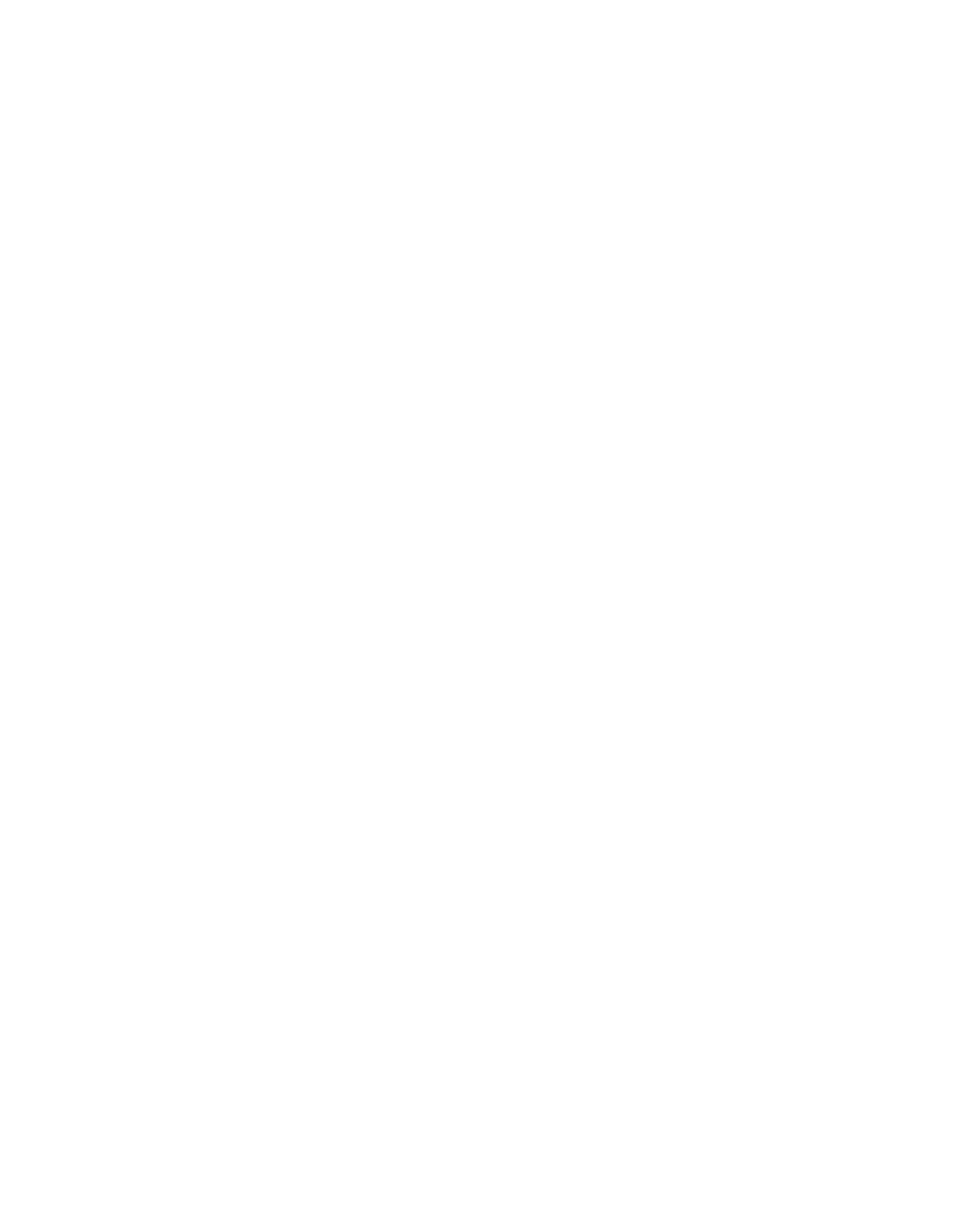## **UNIFIED PLANNING WORK PROGRAM (UPWP) ELEMENTS**

The State Fiscal Year (SFY) 2019 (July 1, 2018 – June 30, 2019) UPWP is divided into four major activities:

- 1. Program Management
- 2. Project Programming and Tracking
- 3. Multimodal Transportation Planning
- 4. Data Collection, Analysis, and Forecasting

The Annual Report describes the work that is funded by revenues provided by 23 U.S.C. 104(f), 49 U.S.C. 5336, and RCW 47.80.050 to meet federal and state planning requirements. This annual report summarizes expenditure of those funds during SFY 2019

The staffing and level of effort for each activity is as follows:

| <b>Program Activity</b>                       | <b>Full Time</b><br><b>Equivalent (FTE)</b> |  |  |
|-----------------------------------------------|---------------------------------------------|--|--|
| 1. Program Management                         | 1.14                                        |  |  |
| 2. Project Programming and Tracking           | 0.34                                        |  |  |
| 3. Multimodal Transportation Planning         | 0.43                                        |  |  |
| 4. Data Collection, Analysis, and Forecasting | 0.13                                        |  |  |
| Total                                         | 2.04                                        |  |  |

In terms of funding for these mandated activities, state revenues accounted for 42% of the funding, federal revenues accounted for 50% of the revenues, and the requisite local match accounted for 8% of the revenues.

The UPWP is one element of a larger Thurston Regional Planning Council (TRPC) regional transportation work program, which in turn is coordinated with the overall TRPC work program.

TRPC work program activities do not include lobbying. However, if any lobbying activities were to occur outside of eligible regular activities as described in Title 23 and Title 49 and in RCW 42.17A.635, TRPC would file a certification and disclosure form as required by federal and state law.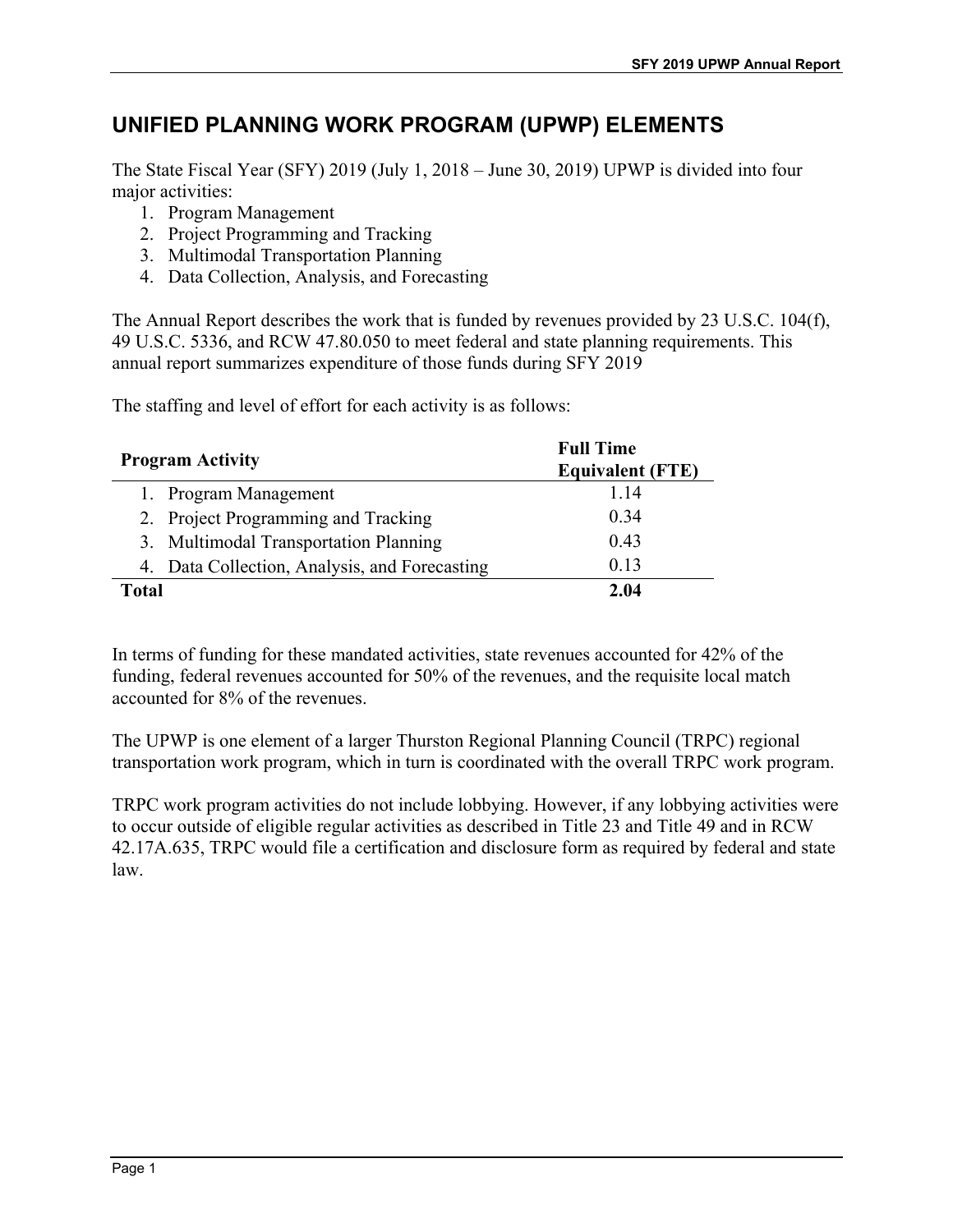## **SFY 19 Actual Revenue**

| <b>Work Element</b>                              | <b>FHWA</b>                    |                             | <b>FTA</b>        |                                | <b>WSDOT</b>         | <b>Total</b><br><b>Revenue</b> |
|--------------------------------------------------|--------------------------------|-----------------------------|-------------------|--------------------------------|----------------------|--------------------------------|
|                                                  | <b>FHWA PL</b><br><b>Funds</b> | <b>TRPC Match</b><br>13.50% | FTA 5303<br>Funds | <b>TRPC</b><br>Match<br>13.50% | <b>RTPO</b><br>Funds |                                |
| 1. Program Management                            | \$107,415                      | \$16,764                    | \$20,430          | \$3,188                        | \$109,182            | \$256,979                      |
| 2. Project Programming and<br>Tracking           | \$31,157                       | \$4,863                     | \$12,478          | \$1,947                        | \$14.029             | \$64,474                       |
| 3. Multimodal Transportation<br>Planning         | \$37,473                       | \$5.848                     | \$460             | \$72                           | \$54,337             | \$98,191                       |
| 4. Data Collection, Analysis,<br>and Forecasting | \$11,678                       | \$1,823                     | \$655             | \$102                          | \$11,490             | \$25,748                       |
| <b>Total</b>                                     | \$187,723                      | \$29,298                    | \$34,023          | \$5,310                        | \$189,038            | \$445,392                      |

| <b>FHWA</b>  | Federal Highway Administration                |
|--------------|-----------------------------------------------|
| <b>FTA</b>   | Federal Transit Administration                |
| <b>RTPO</b>  | Regional Transportation Planning Organization |
| <b>TRPC</b>  | Thurston Regional Planning Council            |
| <b>WSDOT</b> | Washington State Department of Transportation |

## **SFY 19 Actual Expenditures**

| <b>Work Element</b>                              | <b>TRPC</b><br>Agency<br><b>Staff</b> | <b>Travel</b><br>and<br><b>Training</b> | Supplies,<br>Materials.<br>Printing,<br><b>Software</b> | Legal<br><b>Notices</b> | <b>Facility</b><br><b>Rentals</b> | <b>Dues</b> | <b>Total</b> |
|--------------------------------------------------|---------------------------------------|-----------------------------------------|---------------------------------------------------------|-------------------------|-----------------------------------|-------------|--------------|
| 1. Program Management                            | \$219,136                             | \$10,916                                | \$24,649                                                | \$819                   | \$397                             | \$1,060     | \$256,977    |
| 2. Project Programming and<br>Tracking           | \$63,641                              | \$0                                     | \$0                                                     | \$833                   | \$0                               | \$0         | \$64,474     |
| 3. Multimodal Transportation<br>Planning         | \$98.191*                             | \$0                                     | \$0                                                     | \$0                     | \$0                               | \$0         | \$98,191     |
| 4. Data Collection, Analysis,<br>and Forecasting | \$25,748                              | \$0                                     | \$0                                                     | \$0                     | \$0                               | \$0         | \$25,748     |
| <b>Total</b>                                     | \$377,042                             | \$10,916                                | \$24,649                                                | \$1,652                 | \$397                             | \$1,060     | \$445,392    |

\* Includes agency staff time used to match other federally funded transportation planning projects.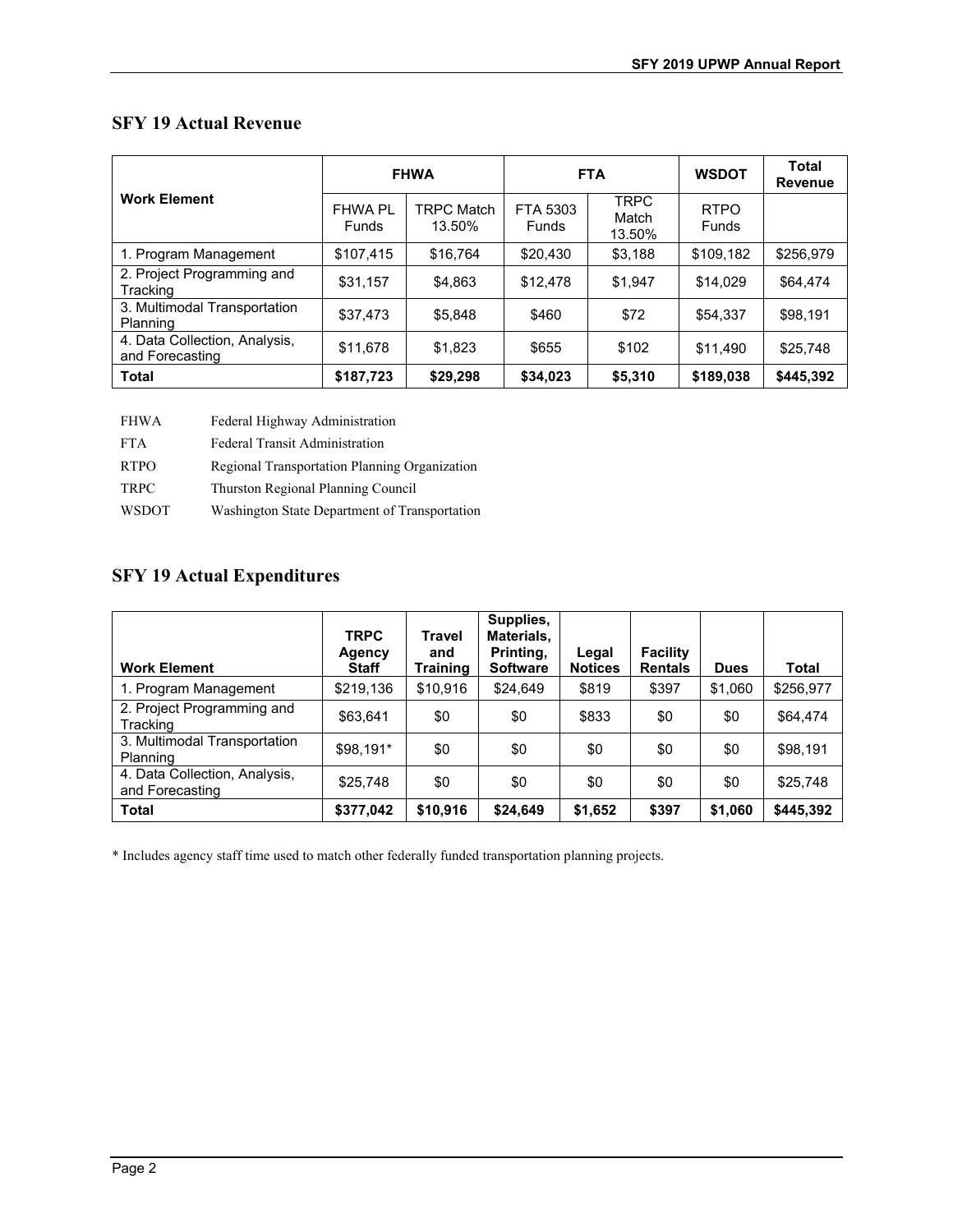### **Element 1. Program Management**

Program management is a core function that provides program fund management, and the administrative and technology support required to manage and coordinate the overall MPO and RTPO transportation planning program.

#### **Tasks:**

- 1.1. Administration
	- Performed general program management and supervisory functions
	- Developed calendar year and fiscal year budget and staffing patterns  $(2<sup>nd</sup>$  and  $4<sup>th</sup>$ quarters)
	- Monitored and adjusted budgets as necessary
	- Executed mandated accounting activities, including program accounting, financial documentation, and development of annual Indirect Cost Plan
	- Participated in state and federal program audits
- 1.2. Program Support and Maintenance
	- Provided management and administrative support to the Thurston Regional Planning Council, Transportation Policy Board, Technical Advisory Committee and any subcommittees established by these bodies
	- Maintained hardware and software necessary to ensure consistency between UPWP program requirements and the overall agency information technology strategy
- 1.3. Personnel Management
	- Managed transportation personnel
	- Recruited and trained staff; recruited an Associate Planner and Associate Planner/Transportation modeler in the SFY
- 1.4. UPWP Development
	- Developed the annual UPWP and coordinate the UPWP review
	- Integrated the UPWP into the TRPC annual work program
- 1.5. Required Reporting
	- Developed the Annual Report
	- Completed annual self-certification
	- Updated the Title VI Plan and Title VI Annual Report
- 1.6. Professional Development and Training
	- Acquired the necessary training and professional development to effectively carry out state and federal transportation planning requirements, including attending national conferences, and sending staff to other relevant trainings
	- Conducted all-staff Title VI training
- 1.7. Fixed Costs
	- Costs for transportation modeling software, printing, legal advertisements, conferences, and training
	- Purchased an additional transportation model license
	- The Modeling Team attended the Transportation Research Application conference in Portland Oregon
	- The Executive Director attended the Association of Metropolitan Planning Organizations conference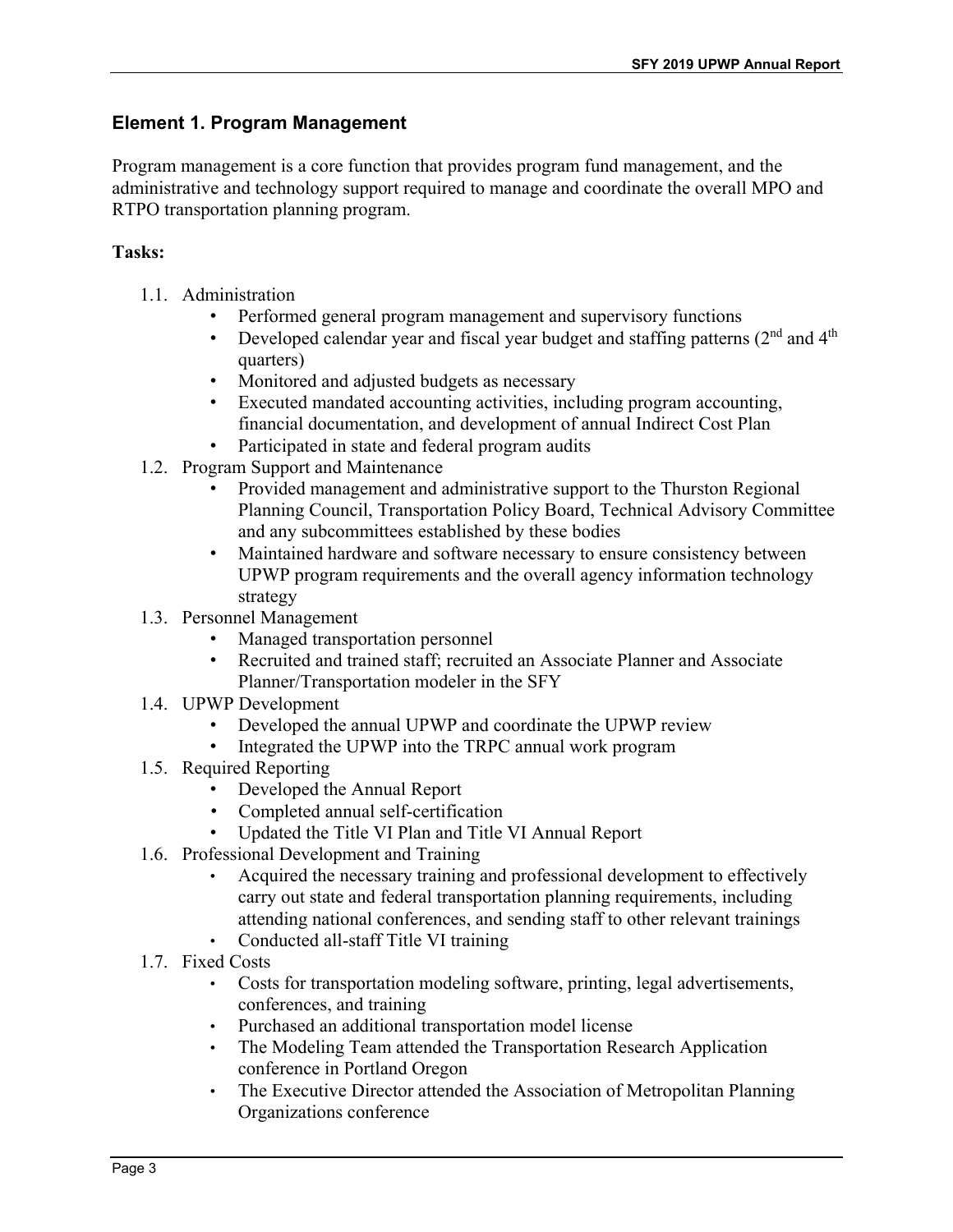## **Element 2. Project Programming and Tracking**

A required function of the MPO is to program and track federal funds.

#### **Tasks:**

- 2.1. Programming of Federal Funding
	- Began an update of funding criteria
	- Re-programed federal Surface Transportation Block Grant program (STBG), STBG Enhancements, and Congestion Mitigation Air Quality (CMAQ) funds
	- Provided support to comply with federal and state requirements on the use of these funds
- 2.2. Federal Funding Obligation Tracking
	- Worked with the state to determine available obligation authority
	- Coordinated with funding recipients to ensure timely obligation of funds
	- Tracked and reported on funded projects through project completion
- 2.3. Regional Transportation Improvement Program (RTIP)
	- Developed a four-year Regional Transportation Improvement Program
	- Developed a compilation of planned projects submitted by local jurisdictions and drawn from their six-year Transportation Improvement Programs
	- Conducted amendments and modifications to the RTIP
	- Integrated Federal Performance Measure language into the RTIP
	- Developed Annual Listing of Obligated Projects
	- Attended the annual Transportation Improvement Program Managers User Group meeting (TMUG)

## **Element 3. Multimodal Transportation Planning**

TRPC must comply with state and federal transportation planning requirements. These requirements include the activities to be funded with specific state and federal planning revenues intended to help ensure a continuous, cooperative, and comprehensive planning process.

#### **Tasks:**

- 3.1. Tribal, Local, State, and Federal Agency Coordination
	- Participated in activities of the MPO/RTPO Coordinating Committee
	- Participated in the activities of the Association of Metropolitan Planning **Organizations**
	- Consulted with local, tribal, state, and federal officials
	- Supported public transportation by participating with Intercity Transit on special studies, planning efforts, and other projects as requested, and through communication and coordination with other transit agencies as appropriate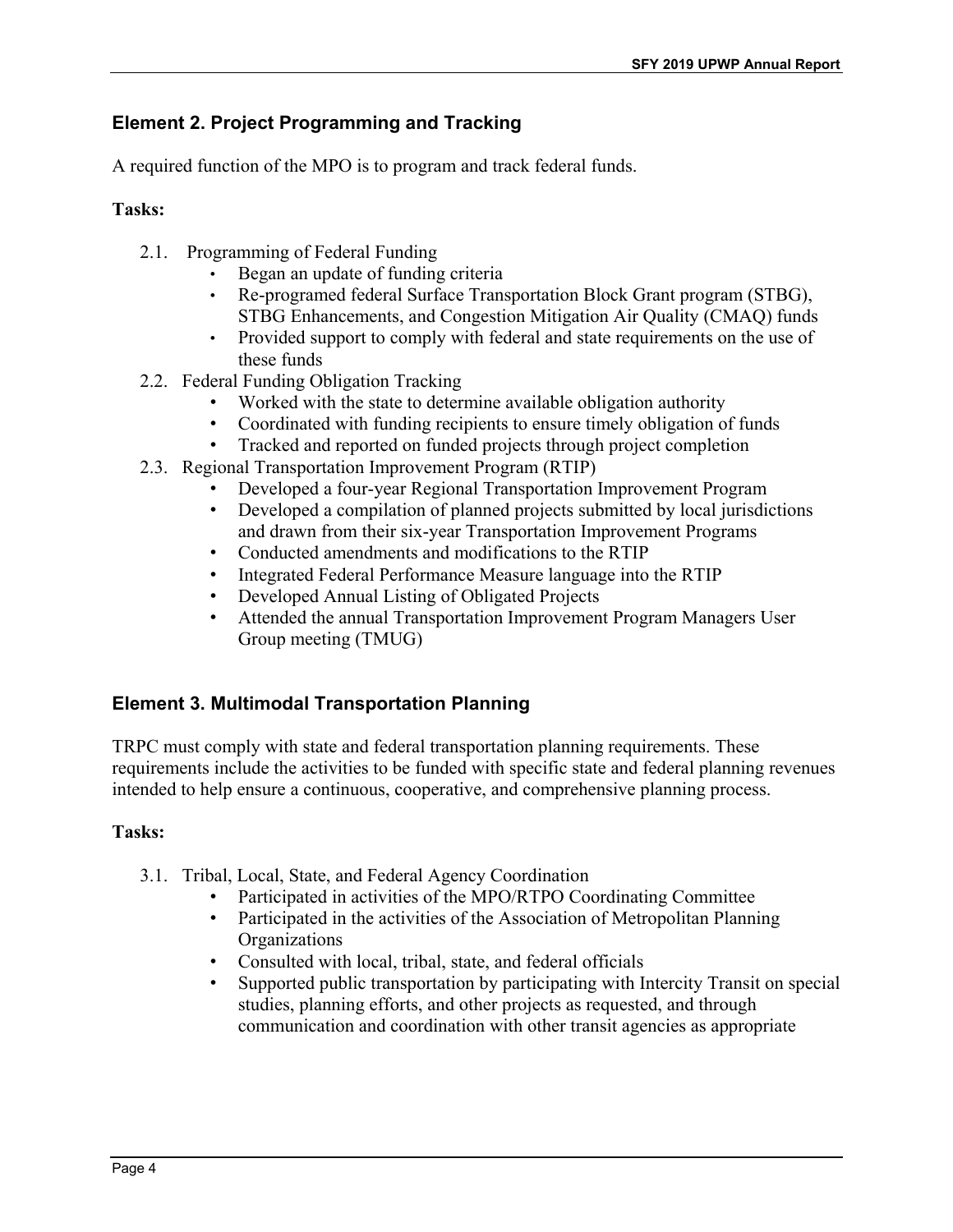- Coordinated non-emergency human services transportation by maintaining and implementing the Regional Coordinated Public Transit and Human Services Transportation Plan for the Thurston region (update of plan was funded as a stand-alone project) and provided support to service providers to ensure coordination with applicable metropolitan and statewide planning processes, increase ridership and system efficiencies, and maximize service coordination.
- Adopted prioritized project list for human services transportation
- 3.2. Communications and Outreach
	- Conducted public education and outreach as appropriate for planning and programming activities, including maintaining a web and social media presence for project-specific needs
	- Responded to inquiries from the public and the media
	- Updated the *HeretoThere* agency service transportation website
- 3.3. Review of State and Local Plans
	- Coordinated with WSDOT as appropriate on issues related to the Washington Transportation Plan, corridor plans or studies, modal and safety plans
	- Reviewed local agency plans and policies, including compliance with Growth Management Act requirements
	- Provided support in local plan development and implementation
- 3.4. General Compliance
	- Monitored, evaluated, and responded to federal and state transportation legislation and its potential implications for the region
	- Updated Federal Functional Classification system
	- Updated Freights and Goods Classification
- 3.5. Regional Transportation Plan
	- Maintained the long-range Thurston Regional Transportation Plan
	- Began a major update of the long-range Thurston Regional Transportation Plan (Plan is due July 2020)
	- Completed update of the Intelligent Transportation Systems (ITS) Architecture
- 3.6. Planning Support
	- Provided planning support for ongoing local and regional plans and programs including targeted web sites, transportation data management systems, and model enhancements to ensure a continuous, cooperative, and comprehensive regional planning process
- 3.7. Emerging Issues
	- Provide support for issues related to transportation planning that emerged through the state fiscal year, including participating in or on:
		- Travel Demand Management Technical Committee
		- WSDOT Align Investments workgroup
		- Plan Alignment workgroup
		- WSDOT Practical Solutions Round Table
		- Autonomous Vehicle Infrastructure group policy review sub-group
		- Greenhouse Gas Reduction Guidebook and Methods worksho